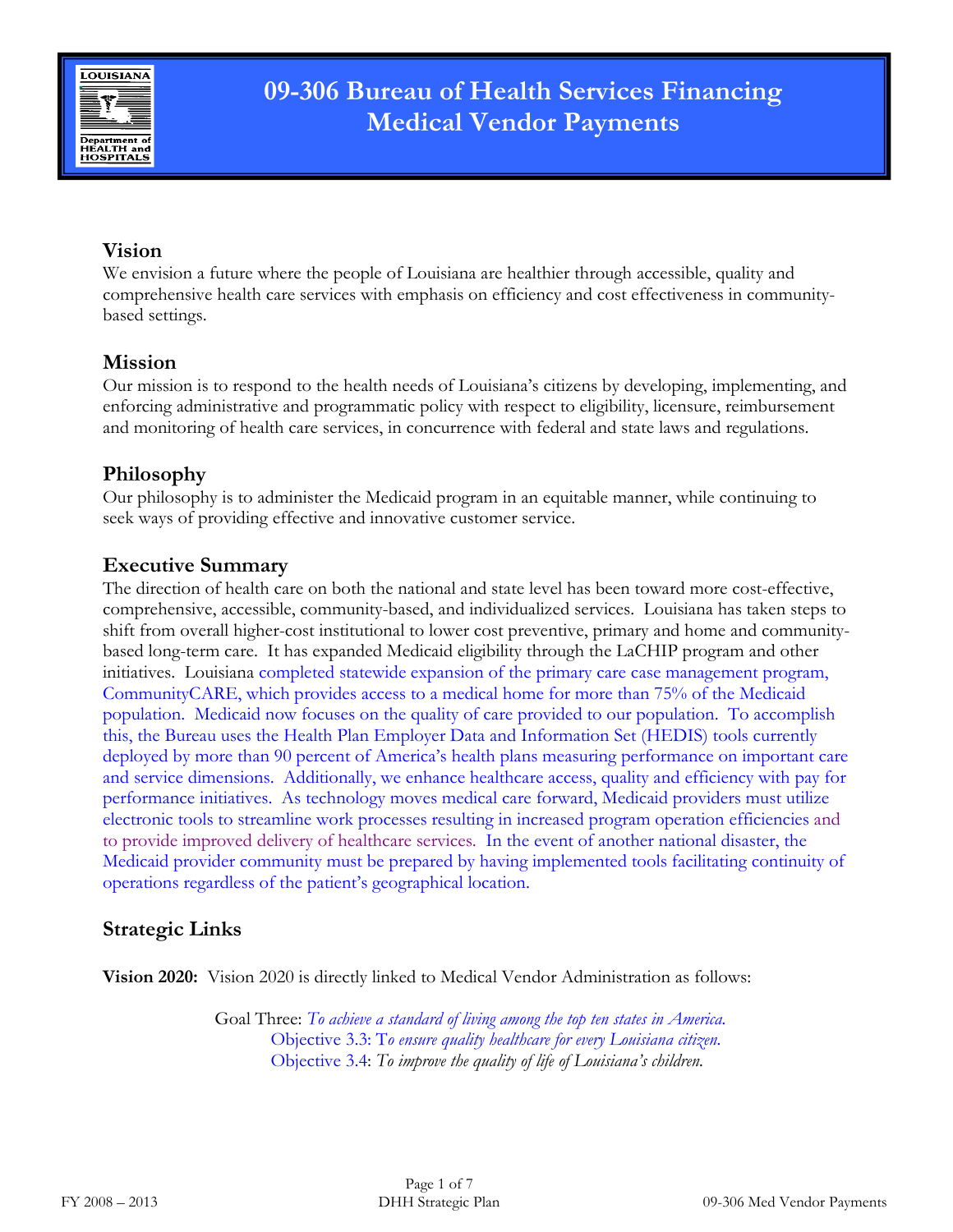*Children's Cabinet:* In general child/adolescent services identified in this budget unit are indirectly linked to the Children's Cabinet via the Children's Budget. The Children's Budget reflects funding and expenditures for a broad range of Medicaid services for children under 21 years of age. The specific links to the recommended funding priorities for the Children's Cabinet are as follows:

#### *Healthy People 2010*: Linkage to Healthy People 2010 is through

Goal 1: *Improve access to comprehensive, high-quality health care services.*

- *1-1 Increase the proportion of persons with health insurance.*
- *1-4 Increase the proportion of persons who have a specific source of ongoing care.*
- *1-5 Increase the proportion of persons with a usual primary care provider.*

*Human Resource Policies Beneficial to Women and Families:* This agency supports Act 1078 by insuring the provision of healthcare services to women and families. The Bureau of Health Services Financing is committed to providing health and medical services for the prevention of disease for the citizens of Louisiana, particularly those individuals who are indigent and uninsured, persons with mental illness, persons with developmental disabilities and those with addictive disorders.

# **Goal I**

To improve health outcomes by emphasizing primary care and reducing the number of uninsured persons in Louisiana.

# **Goal II**

To expand existing and develop additional community-based services as an alternative to institutional care.

# **Goal III**

To ensure cost effectiveness in the delivery of healthcare services by using efficient management practices and maximizing revenue opportunities.

#### **Goal IV**

To assure the integrity and accountability of the health care delivery system in an effort to promote the health and safety of Louisiana citizens.

#### **Goal V**

To implement measures that will constrain the growth in Medicaid expenditures while improving services and to secure alternative sources of funding for healthcare in Louisiana.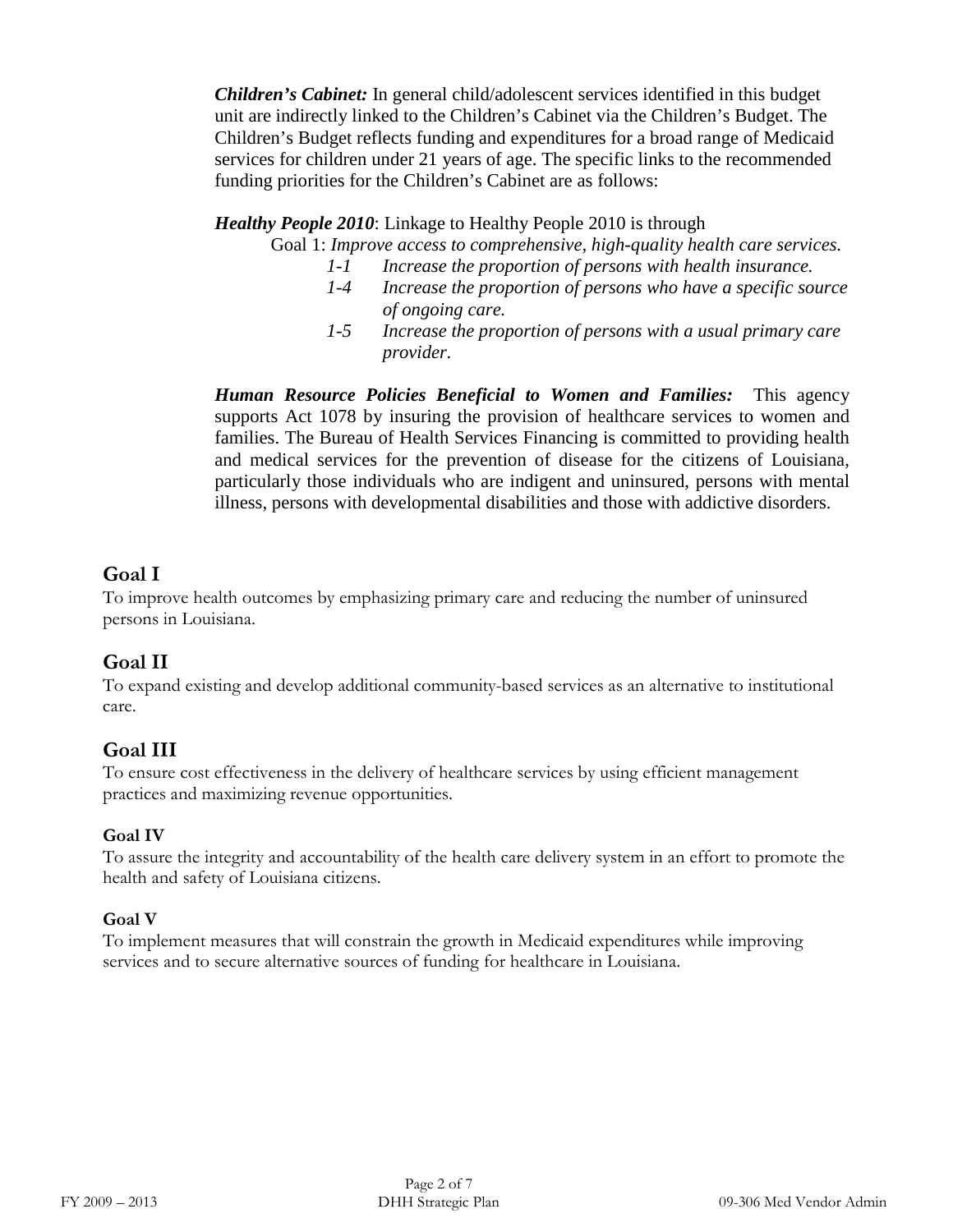# **Program A: Payments to Private Providers and Program B: Payments to Public Providers**

*Programs A and B are being combined for planning purposes. In terms of services rendered, the programs and their goals, objectives and indicators are identical. Payments for services rendered are made to either public or private providers and will be reported along those lines. It should be noted, however, that control over the amount of monies going to public versus private entities is affected by the service recipient's choice of providers.* 

### **Programs A & B Mission**

The mission of Payments to Private/Public Providers is to administer the Medicaid Program to ensure operations are in accordance with federal and state statutes regarding medically necessary services to eligible recipients.

#### **Programs A & B Goals**

- I. To provide cost effective and medically appropriate pharmaceutical services.
- II. To improve health outcomes by emphasizing primary and preventive care.

**Objective I:** To reduce the rate of growth of expenditures for drugs in the DHH Pharmacy Benefits Management Program by maintaining the prior authorization program (PA) with updates to the preferred drug list (PDL) and obtaining supplemental rebates from drug manufacturers resulting in significant cost avoidance for the program through June 30, 2013.

#### **Strategies:**

- 1.1 Encourage providers to utilize the prior authorization program and preferred drug list when clinically appropriate.
- 1.2 Obtain supplemental rebates from drug manufacturers

#### **Performance Indicators:**

● Amount of cost avoidance (in millions)

# **General Performance Indicator**

• Number of classes of therapeutic drugs established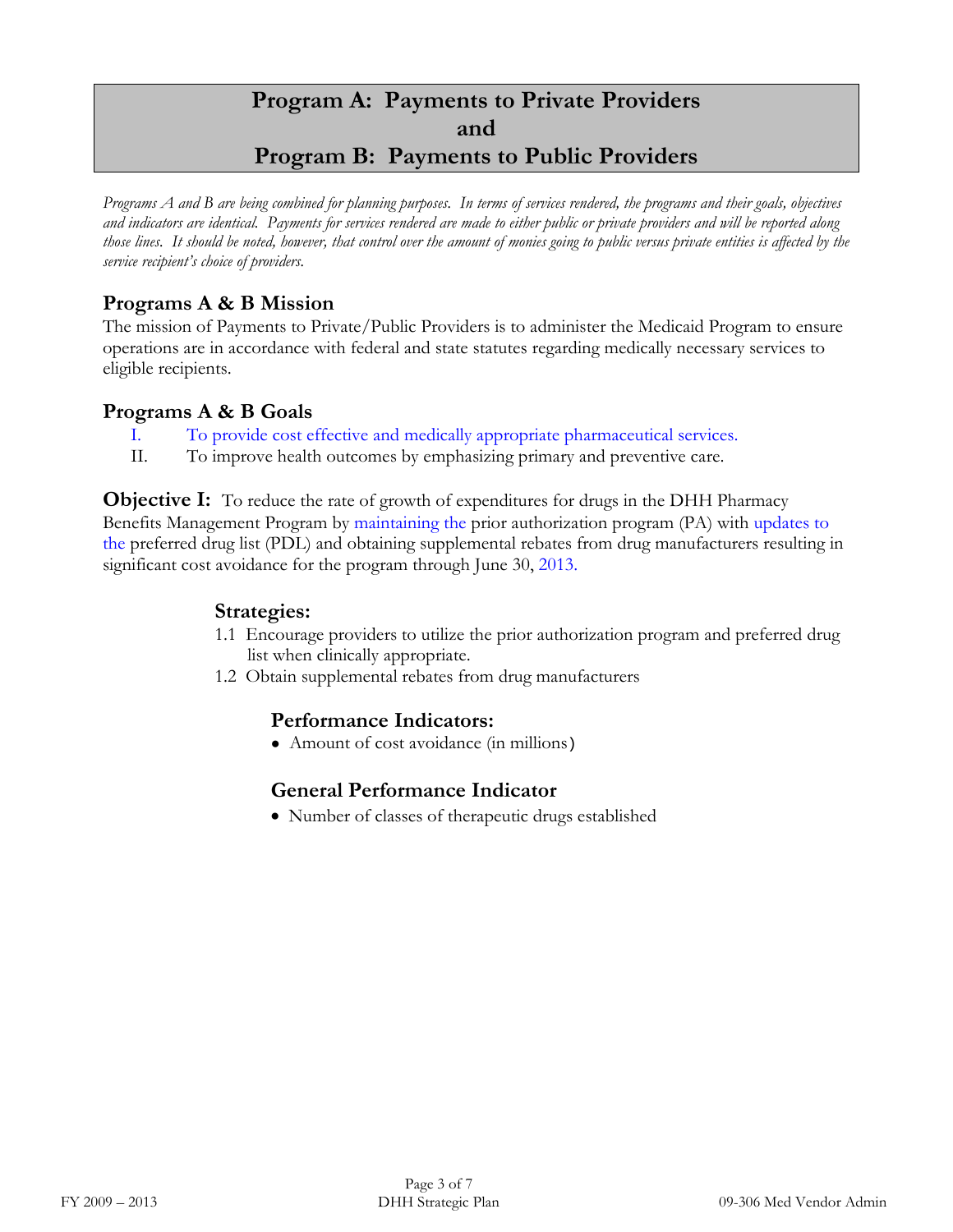**Amount of cost avoidance avoidance (in millions), based on Provider Synergies Quarterly Pharmacy Reports FY 06-07**

This graph measures cost avoidance resulting from the implementation of the Pharmacy PA and PDL and State Supplemental Rebates process.



**Objective II:** To encourage all Medicaid enrollees to obtain appropriate preventive and primary care in order to improve their overall health and quality of life as shown by well-visits and asthma measures through June 30, 2013.

#### **Strategies:**

- 2.1 Provide support and education to providers about the advantages of preventive care for their patients.
- 2.2 Provide education to all Medicaid enrollees about the advantages of preventive care in preventing disease.

#### **Performance Indicators:**

- Percentage of children that have at least six well-visits within the first 15 months of life
- Percentage of adults aged 20-44 years that have at least one preventive care visit per year
- Percentage of Medicaid enrollees, aged 5-56 years old identified as having persistent asthma who were appropriately prescribed asthma medication.

# **Program C: Medicare Buy-Ins and Supplements**

#### **Program C Mission**

The mission of Medicare Buy-Ins and Supplements is to allow states to enroll certain groups of needy people in the supplemental medical insurance program and pay their premiums. The Medicare Buy-Ins and Supplements Program may permit the State, as part of its total assistance plan, to provide medical insurance protection to designated categories of needy individuals who are eligible for Medicaid and also meet the Medicare eligibility requirements. It has the effect of transferring some medical costs for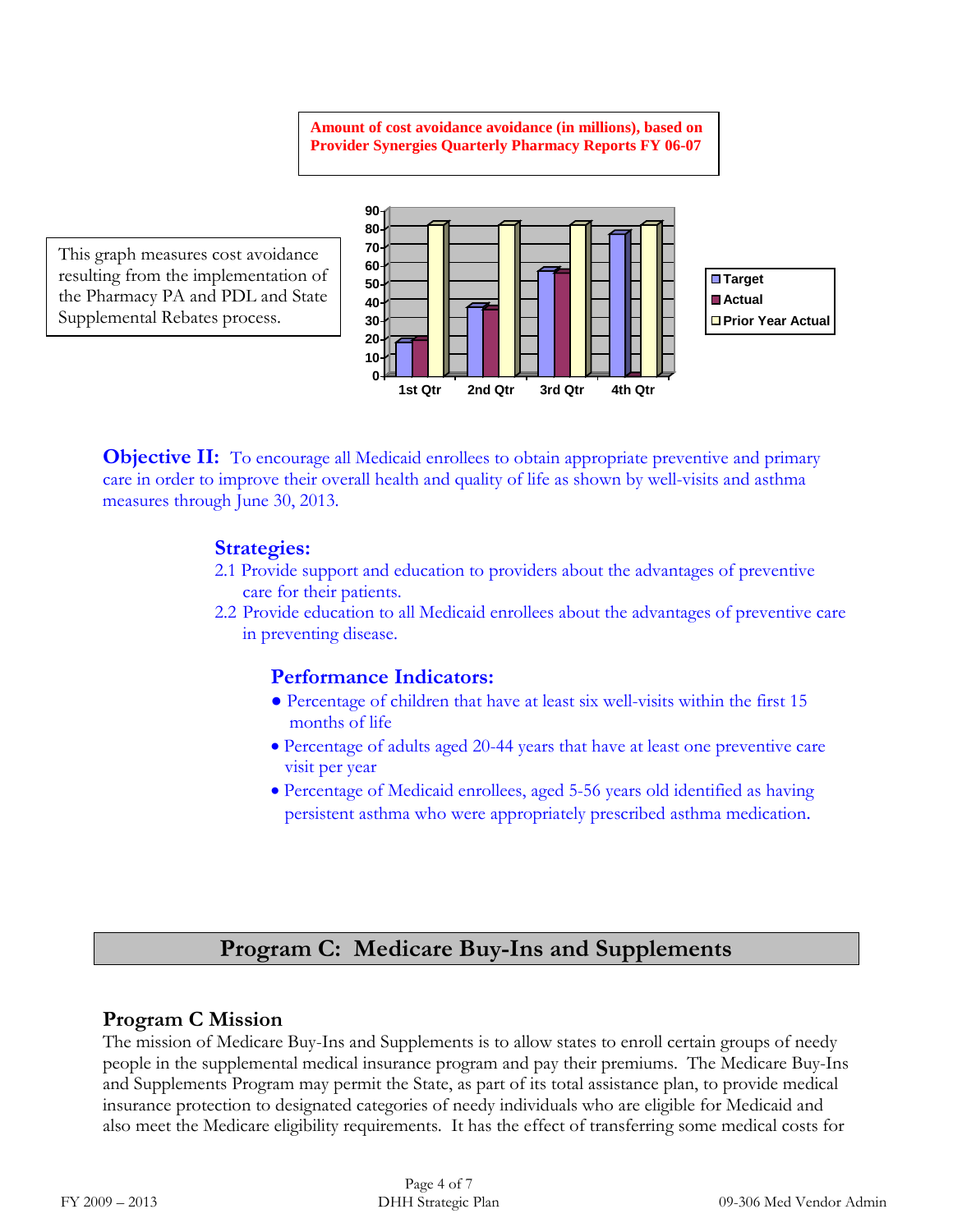this population from the Title XIX Medicaid program, which is partially State financed, to the Title XVIII program, which is financed by the Federal government. Federal matching money is available through the Medicaid program to assist the States with the premium payments for certain buy-in enrollees.

#### **Program C Goal**

To avoid additional Medicaid cost by utilizing Buy-In (premiums) for Medicare and Medicaid eligibles.

**Objective I:** To save the State of Louisiana a minimum of \$300 million by purchasing Medicare premiums for elderly, indigent citizens, rather than reimbursing the total cost of their health care each year through June 30, 2013.

#### **Strategies:**

1.1 To identify persons eligible for buy-in.

1.2 To pay Medicare premiums for eligibles

#### **Performance Indicators:**

- Buy-in Expenditures (Part A)
- Total number of recipients (Part A)
- Buy-in expenditures (Part B)
- Total number of recipients (Part B)
- Total number of Buy-in eligibles (Parts A & B)
- Total savings (cost of care less premium costs for Medicare benefits)

**Objective II:** To enroll people into the Louisiana Health Insurance Premium Payment (LaHIPP) program by reimbursing for employee sponsored insurance (ESI) for those that are working with a Medicaid eligible person in the home and is determined to be cost effective through June 30, 2013.

#### **Strategies:**

- 2.1 To identify persons eligible for buy-in.
- 2.2 To assist with premiums for ESI for those who are eligible.
- 2.3 To educate providers about LaHIPP

# **Performance Indicators**

• Number of cases added in LaHIPP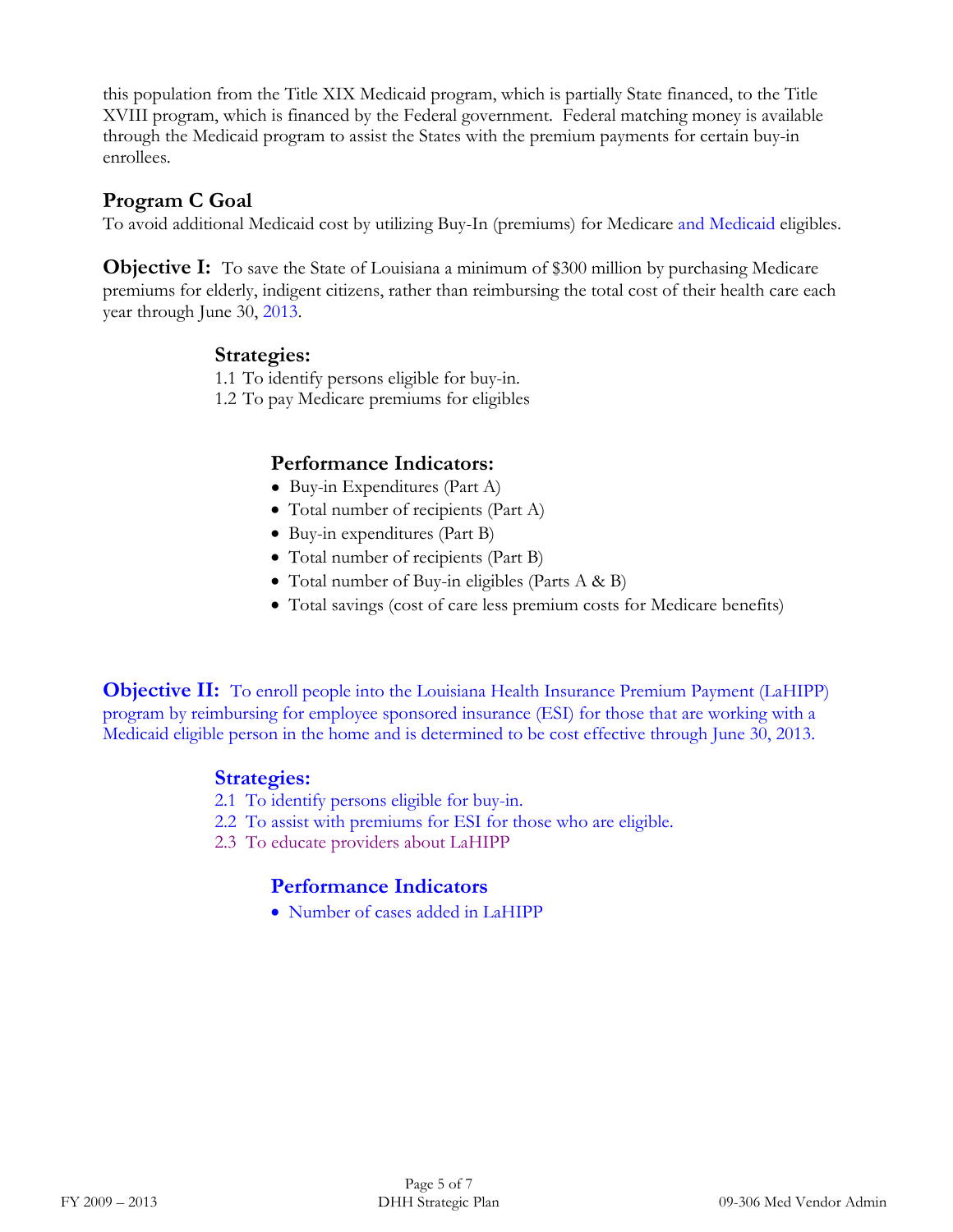This indicator measures number of cases added in LaHIPP.



**Data Source: Checkwrite information for the LaHIPP Recipients Prior to 2005 the information was from the GHIP system thereafter the LaHIPP system.**

# **Program D: Uncompensated Care Cost**

#### **Program D Mission**

The purpose of the Uncompensated Care Costs program is to encourage hospitals and providers to serve uninsured and indigent clients. As a result, the client's quality and access to medical care is improved. Louisiana's disproportionate share hospital cap allotment provides federal funding to cover a portion of qualifying hospitals' costs of treating uninsured and Medicaid patients. If this funding was not available, hospitals' cost of treating uninsured would have to be financed by State General Fund.

#### **Program D Goal**

To encourage hospitals and other providers to provide access to medical care for the uninsured and to reduce reliance on the State General Fund to cover these costs.

**Objective I:** To encourage hospitals and other providers to provide access to medical care for the uninsured and reduce the reliance on the State General Fund by collecting disproportionate share (DHS) payments through June 30, 2013.

#### **Strategies:**

1.1 To utilize Disproportionate Share Payments (DSH).

# **Performance Indicators**

• Total DSH funds collected in millions